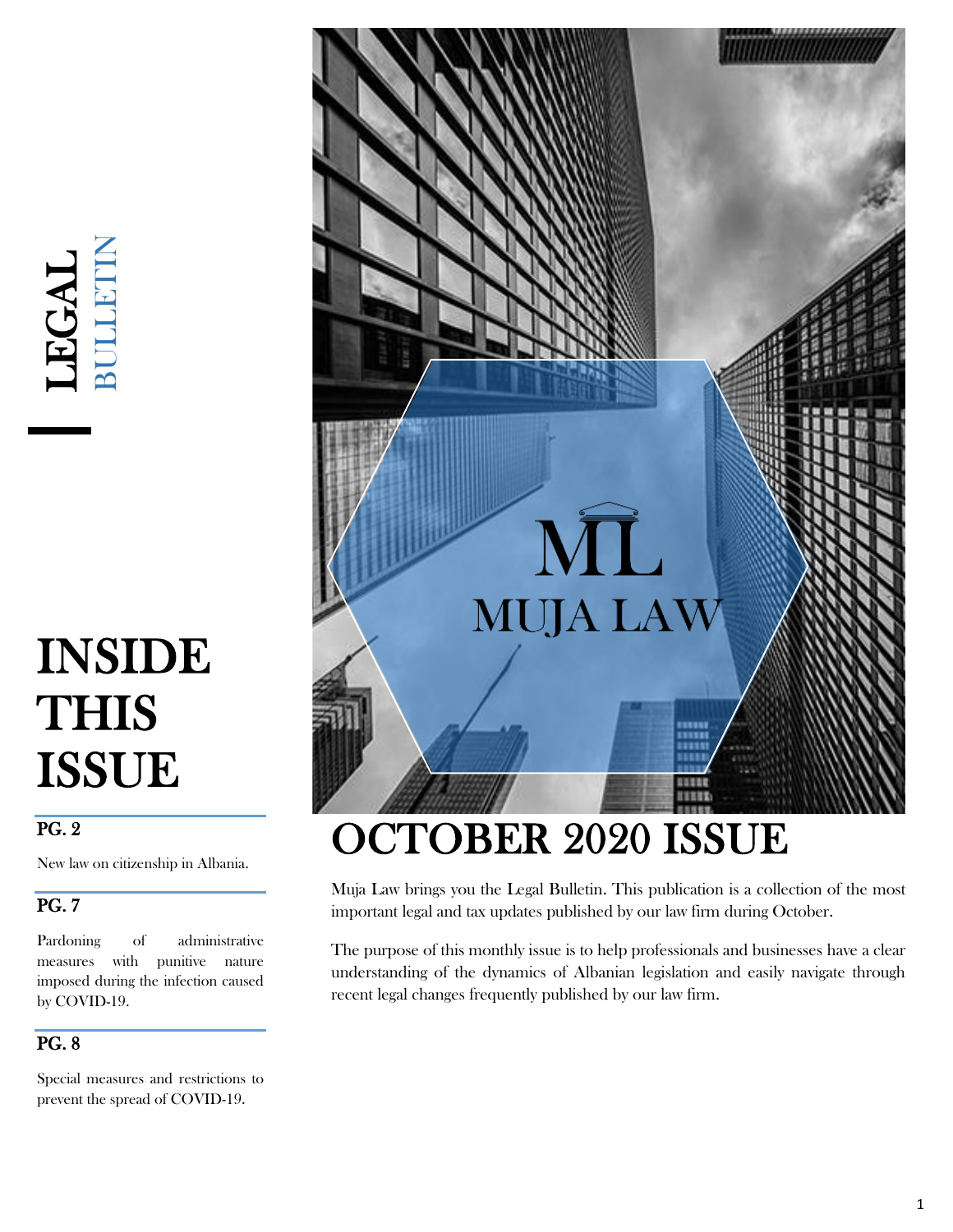



# LAW NO.113/2020, DATED 29.07.2020

#### "ON CITIZENSHIP"

- Law on Citizenship provides that Albanian citizenship is gained by:
	- a) birth;
	- b) origin;
	- c) birth in the territory of the Republic of Albania;
	- d) naturalization;
	- e) adoption.
- Law on Citizenship provides that whoever is born, having at least one of the parents with Albanian citizenship, automatically gains Albanian citizenship and is registered as an Albanian citizen. The right to register as an Albanian citizen does not expire even after reaching the age of 18 (eighteen).
- Law on Citizenship provides that Albanian citizenship is gained by a foreign citizen, whose ancestors are of Albanian origin, provided that the family connection in a straight line up to three generations of the applicant with his ancestors is proved.
- $\triangleright$  The necessary documentation proving the Albanian origin of the applicant is determined by the instruction of the minister.
- Law on Citizenship provides that a child born or found within the territory of the Republic of Albania and who may remain stateless gains Albanian citizenship.
- $\triangleright$  In virtue of Law on Citizenship if the child's parents become legally recognized before the child has reached the age of 14 (fourteen) years and are foreign nationals, they can request the revocation of the Albanian citizenship of the child, provided that the child does not remain stateless as consequence of this action.
- Law on Citizenship specifically provides that the Albanian citizenship is gained by naturalization by a foreigner who has submitted an application and meets the following conditions:
	- a. has reached the age of 18 (eighteen) years;
	- b. has legal capacity to act;
	- c. has resided legally and for a continuous period of not less than 7 (seven) years in the territory of the Republic of Albania, and has also gained a permanent residence permit, valid at the time of application;
	- d. has a residence in accordance with the approved residence standards in the Republic of Albania;
	- e. has legal income and financial resources, sufficient for living in the Republic of Albania, which correspond to the minimum standard of living;
	- f. has not been convicted by a final court decision in his country, in the Republic of Albania or in any third country for criminal offenses, for which the Albanian law provides sentences of not less than 3 (three) years of imprisonment. Exception to this rule is made only in those cases when it is proved that the sentence was given for political motives;
	- g. possesses knowledge of the Albanian language, spoken and written, certified by the relevant educational institution, as well as basic knowledge of the history of the Republic of Albania, according to the rules set by the institutions of higher education;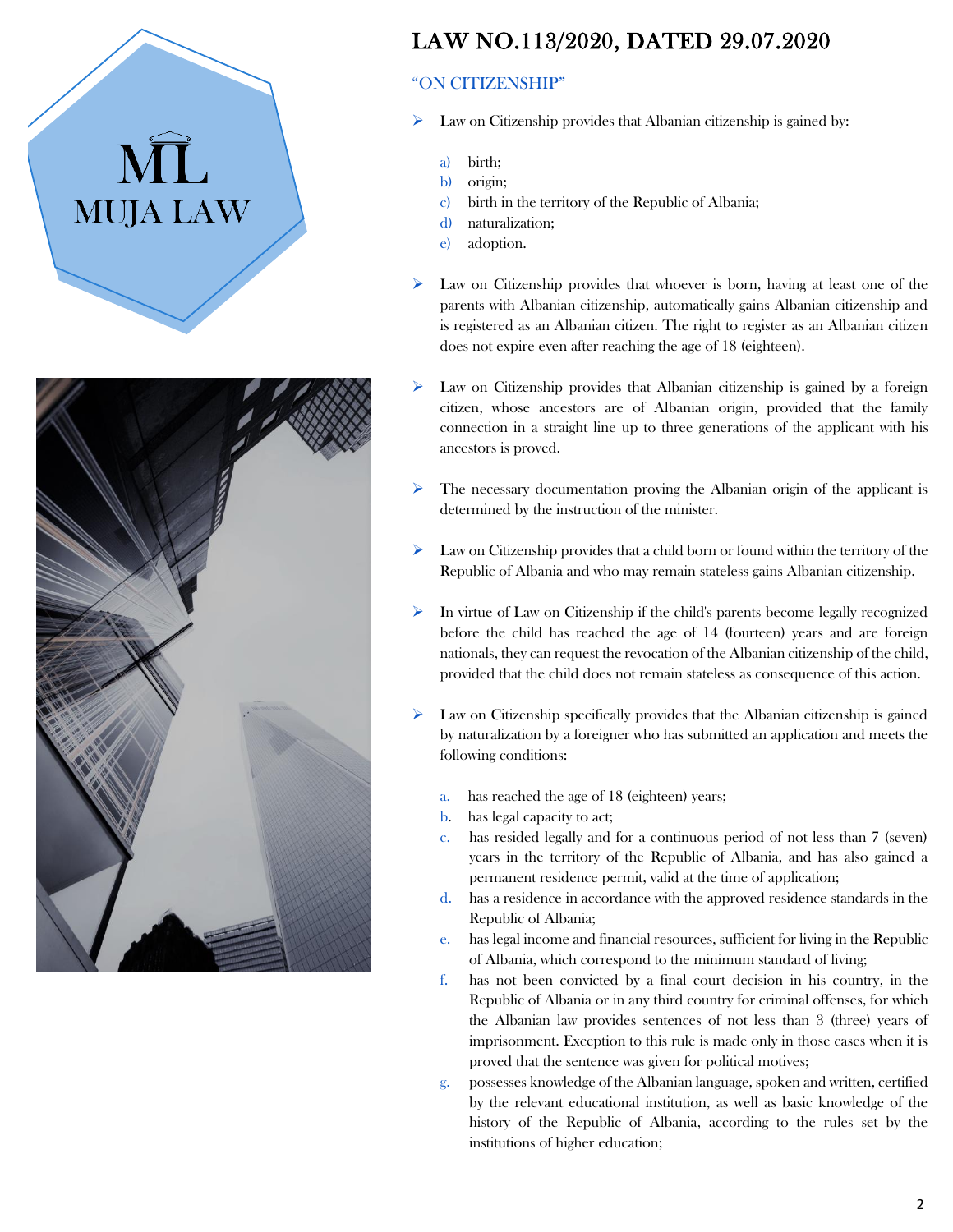

- h. does not pose a threat to public order and national security of the Republic of Albania.
- $\triangleright$  When the person is stateless, he could gain Albanian citizenship if he meets the conditions set out in letters "c", "f" and "h" above.
- $\triangleright$  Furthermore, Law on Citizenship provides that a foreigner, who is married to an Albanian citizen for a period of not less than 3 (three) years, may submit an application to gain citizenship by naturalization, even if he does not meet the conditions set out in letters "c" and "g" above, if he has resided legally and continuously in the territory of the Republic of Albania for at least 1 (one) year.
- The foreigner, whose minor child has Albanian citizenship, can submit a request to gain citizenship by naturalization, even if he does not meet the condition defined in letter "c" above, if he has resided legally and continuously in the territory of the Republic of Albania for at least three years.
- ➢ In case both parents gain Albanian citizenship by naturalization, their child, under the age of 18 (eighteen) years, when living with the parents, gains Albanian citizenship at the request of the parents and with the consent of the child when he is aged 14-18 (fourteen to eighteen) years old.
- ➢ If one of the parents gains Albanian citizenship by naturalization, his child, under the age of 18 (eighteen), gains Albanian citizenship if requested by both parents or by one of the parents and the child resides in the Republic of Albania and in this case, the other parent must give consent. Excluded are cases where the objective inability of the other parent to give consent is proved.
- ➢ The necessary documentation for gaining of Albanian citizenship by naturalization is determined by instruction of the Minister.
- Law on Citizenship provides that Albanian citizenship can be gained by a foreign citizen who has reached the age of 18 (eighteen) years when it does not pose a threat to public order and national security of the Republic of Albania, even in cases where the Republic of Albania has a national interest or interest in the field of education, science, art, culture, economics and sports.
- $\triangleright$  For the drafting of special programs, the definition of specific rules of special control of security and purity of the image in the highest standards and the monitoring of their implementation, a special state agency is created under the minister. The organization and functioning of the agency are approved by a decision of the Council of Ministers.
- ➢ Criteria for gaining citizenship, according to special programs defined above, application procedures, rules for conducting necessary verifications and controls are approved by decision of the Council of Ministers, with co-proposal of the minister and responsible ministers according to the field of their responsibility.
- ➢ Law on Citizenship provides that the adopted child gains Albanian citizenship if the adopter has Albanian citizenship.
- $\triangleright$  In case of adoption by two spouses of Albanian citizenship of a child with other citizenship or without citizenship, the child gains Albanian citizenship. The adopted child gains Albanian citizenship even when only one of the spouses is an Albanian citizen, as well as in any other case when the child risks becoming stateless as a result of the adoption.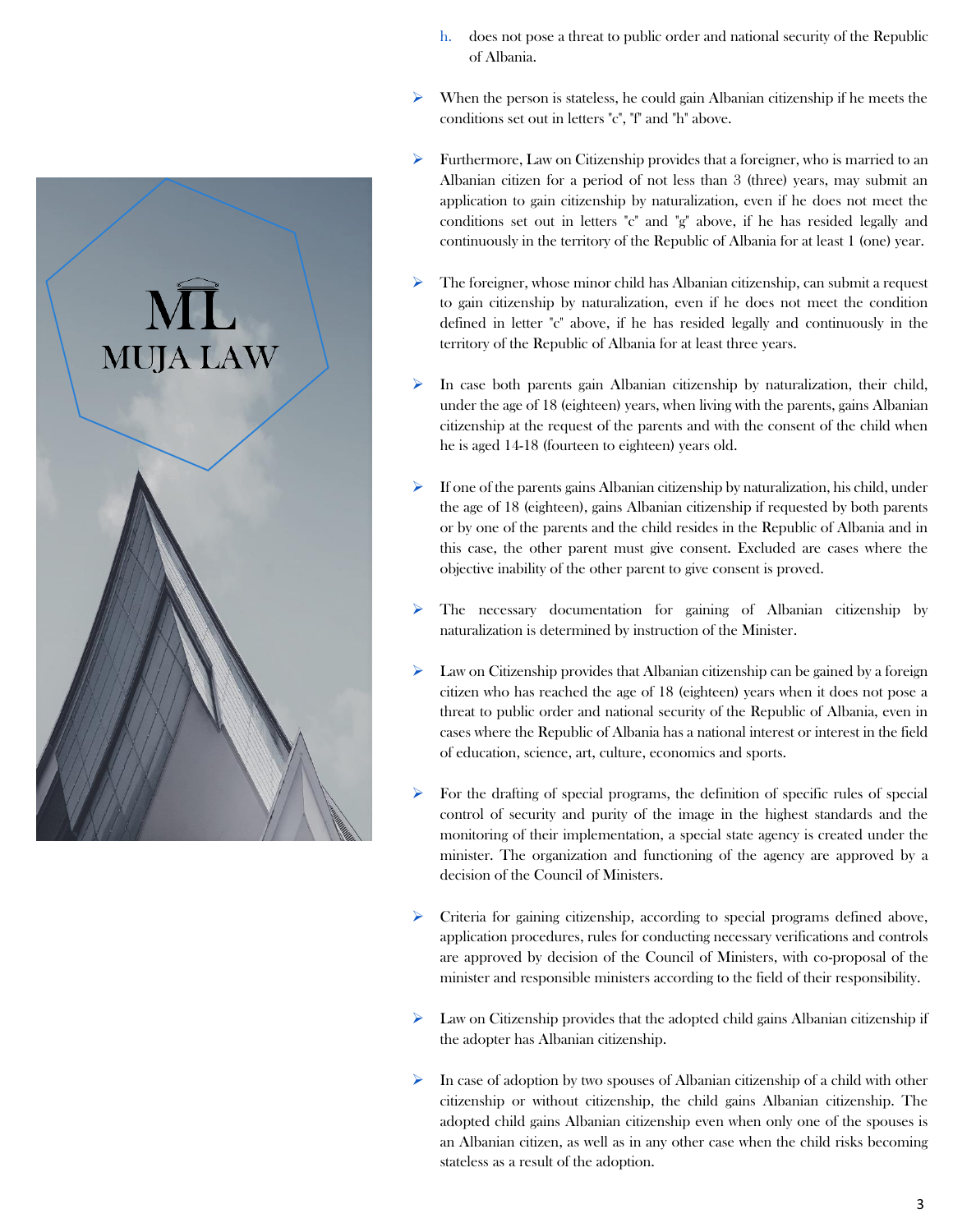

**MUJA LAW** 

- $\triangleright$  The necessary documentation for gaining Albanian citizenship by adoption is determined by instruction of the Minister.
- ➢ Albanian citizenship is gained by a refugee or person in additional protection, who has submitted an application and meets the following conditions:
	- a. has reached the age of 18 (eighteen) years;
	- b. has legal capacity to act;
	- c. has resided legally and for a continuous period for not less than 7 (seven) years in the territory of the Republic of Albania from the day of communication of the decision for granting the status by the authority responsible for asylum and refugees;
	- d. has a residence in accordance with the approved residence standards in the Republic of Albania;
	- e. has legal income or financial resources, sufficient for living in the Republic of Albania;
	- f. has not been convicted by a final court decision in his own country, in the Republic of Albania or in any third country for criminal offenses for which Albanian law provides for sentences of not less than 3 (three) years of imprisonment. Exception to this rule is made only in those cases when it is proved that the sentence was given for political motives;
	- g. has knowledge of the Albanian language, spoken and written, certified by the relevant public educational institution, as well as basic knowledge of the history and the Constitution of the Republic of Albania, according to the rules set by higher education institutions operating in the relevant field;
	- h. does not pose a threat to public order and national security of the Republic of Albania.
- $\triangleright$  The necessary documentation for gaining Albanian citizenship for this category is determined by instruction of the Minister.
- ➢ The request for gaining, regaining and leaving the Albanian citizenship is submitted to the local responsible structures of the State Police of the person's residence. Detailed rules for the necessary documentation, form and manner of completing the request under this article are approved by instruction of the Minister.
- In case the person resides outside the territory of the Republic of Albania, the request for leaving and gaining the Albanian citizenship and the documentation required under this law may be submitted to the diplomatic mission or consular post of the Republic of Albania accredited in the country of residence. The detailed rules for the necessary documentation, the form and the manner of completing the request are determined by a joint instruction of the minister and the minister responsible for foreign affairs.
- $\triangleright$  The fee for the application for gaining, regaining and leaving the Albanian citizenship shall be determined by a joint instruction of the minister and the minister responsible for finance. In any case, the fee may not exceed the cost of the service.
- $\triangleright$  After submitting the application, the local structure of the State Police performs the necessary verifications for the assessment of the violation of public safety and within a period of 1 month from the submission of the application, sends the request and accompanying documentation to the structure responsible for dealing with citizenship cases in the ministry.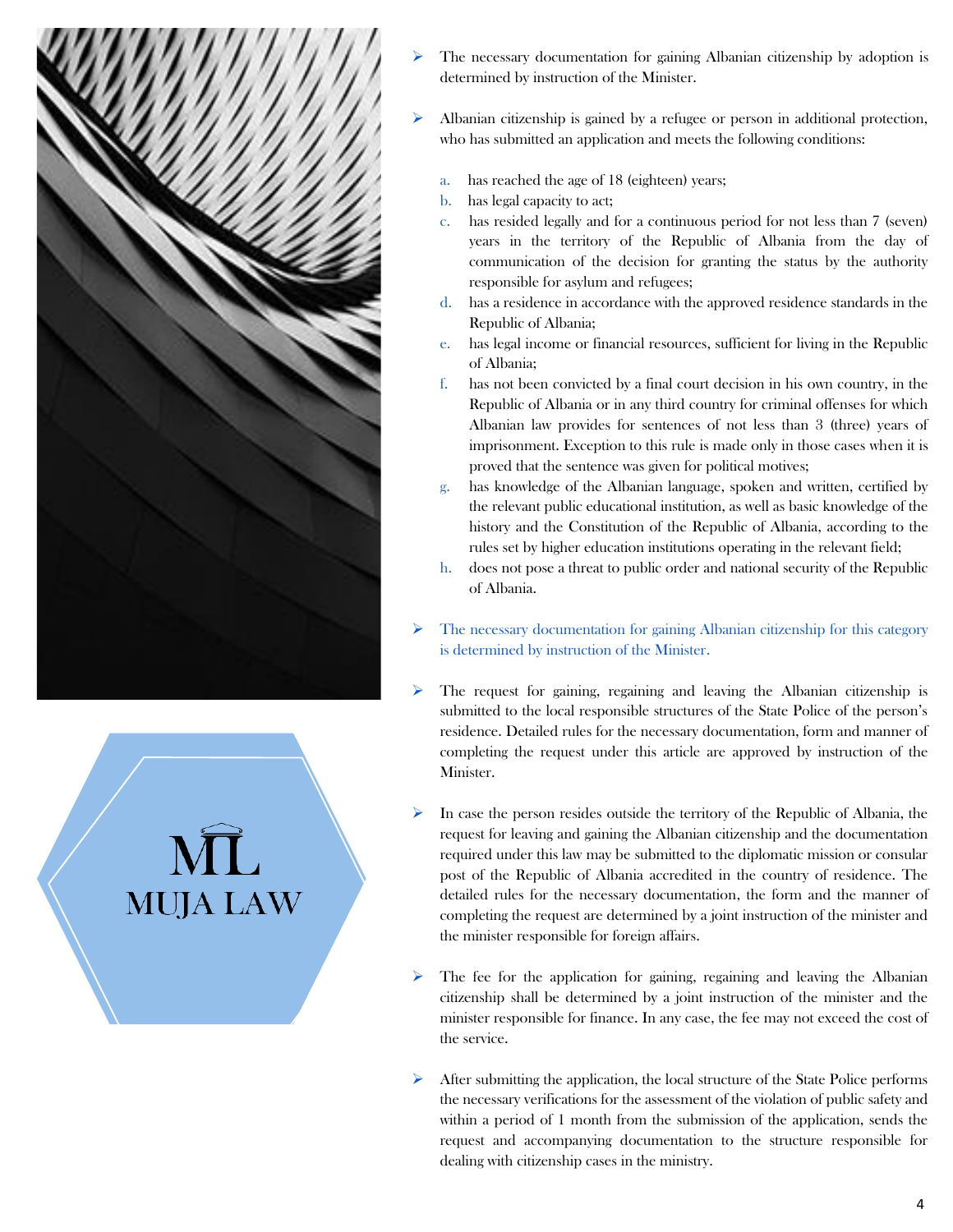



- $\triangleright$  After submitting the application, the diplomatic mission or consular post sends the application and the accompanying documentation to the ministry responsible for foreign affairs, which within 15 (fifteen) days forwards it for review to the responsible structure in the Ministry.
- Upon submission of the application and accompanying documentation, the ministry within 6 (six) months reviews the submitted documentation, in order to verify the fulfillment of the conditions set out in this law and forwards the proposal to the President of the Republic for the issuance of the decree. The procedure for conducting verifications at the responsible institutions is determined by the instruction of the Minister.
- $\triangleright$  In case the documentation is not complete, the ministry within 45 (forty-five) days returns it to the designated structures and institutions, which notify the interested person within a 15-day period.
- $\triangleright$  In cases where the verifications performed show that the conditions set out in this law are not fulfilled, the ministry through the structures and institutions defined above, notifies the interested person for the rejection of the application. The refusal is made by an administrative act of the minister. Against this act, the person who has submitted the request may file an appeal to the competent administrative court, in accordance with the deadlines set out in the relevant legislation in force.
- $\triangleright$  The President of the Republic within 60 (sixty) days from the submission of the proposal by the ministry, issues the relevant decree and communicates it to the person who submitted the application, in accordance with the provisions of the Code of Administrative Procedures. In case the request and the accompanying documentation are not complete, they are returned for completion to the structure responsible for handling citizenship issues in the Ministry of Interior within 30 (thirty) days from the day of submission.
- ➢ A copy of the decree for gaining, regaining or leaving of Albanian citizenship is also sent to the Ministry of Interior to perform the necessary administrative actions in accordance with the legislation in force on civil status.
- $\triangleright$  The decree is published in the Official Journal.
- ➢ The decree for gaining, regaining and leaving the Albanian citizenship is registered in a special register for statistical purposes, for the administration of which the provisions of the legislation for personal data protection are respected, the format of which is determined by the instruction of the minister.
- The person who gains Albanian citizenship according to this law, swears before the mayor, in whose territory he resides or before the employee authorized by him for loyalty to the Albanian state and for implementing the Constitution and the legislation of the Republic of Albania.
- $\triangleright$  In special cases of gaining citizenship, the oath can be taken at the diplomatic mission or consular post of the Republic of Albania accredited in the country where the person has the last residence.
- The decree for gaining Albanian citizenship will not have effect if within 6 (six) months from its notification the person has not been sworn in according to the above provisions.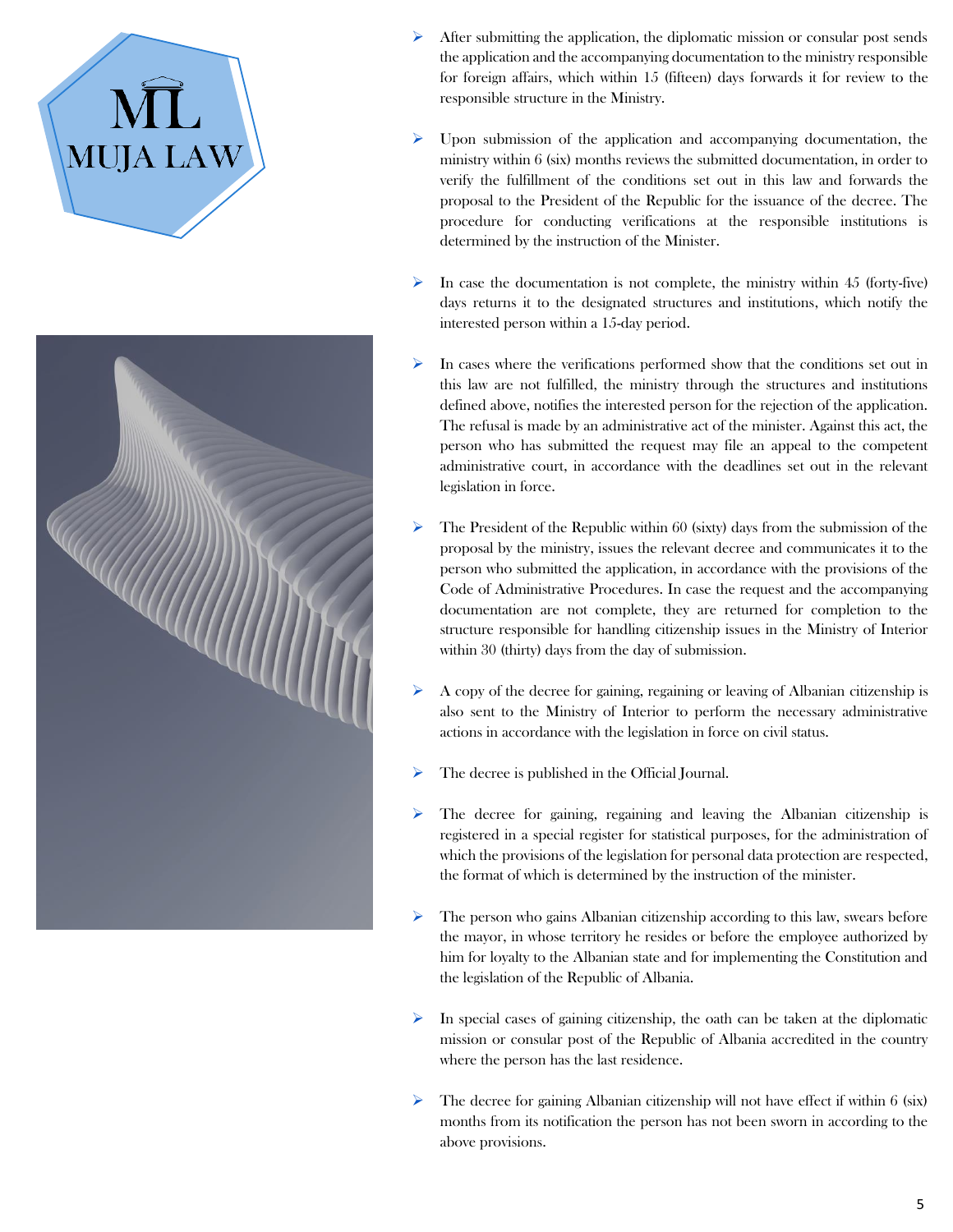- ➢ The deadline defined above does not apply if, for objective and reasonable reasons, the person finds it impossible to appear to take the oath. In this case, the person submits the request and the accompanying documentation to the ministry for the postponement of the deadline for taking the oath, as long as the reasons that dictated the postponement last but, in any case, not more than 12 (twelve) months from the date of the expiration of the term defined above.
- ➢ The procedure and documentation for postponing the deadline for taking the oath is determined by the instruction of the minister.
- $\triangleright$  Law No. 8389, dated 05.08.1998, "On Albanian citizenship", as amended, Decision of the Council of Ministers No. 554, dated 03.07.2013, "On determining the procedures for the recognition or gaining of the Albanian citizenship by persons of Albanian origin, with the exception of citizens of the Republic of Kosovo" and any other provision contrary to this law are repealed.
- ➢ This law enters into force 15 days after its publication in the Official Journal.

ML **MUJA LAW** 

MUJA LAW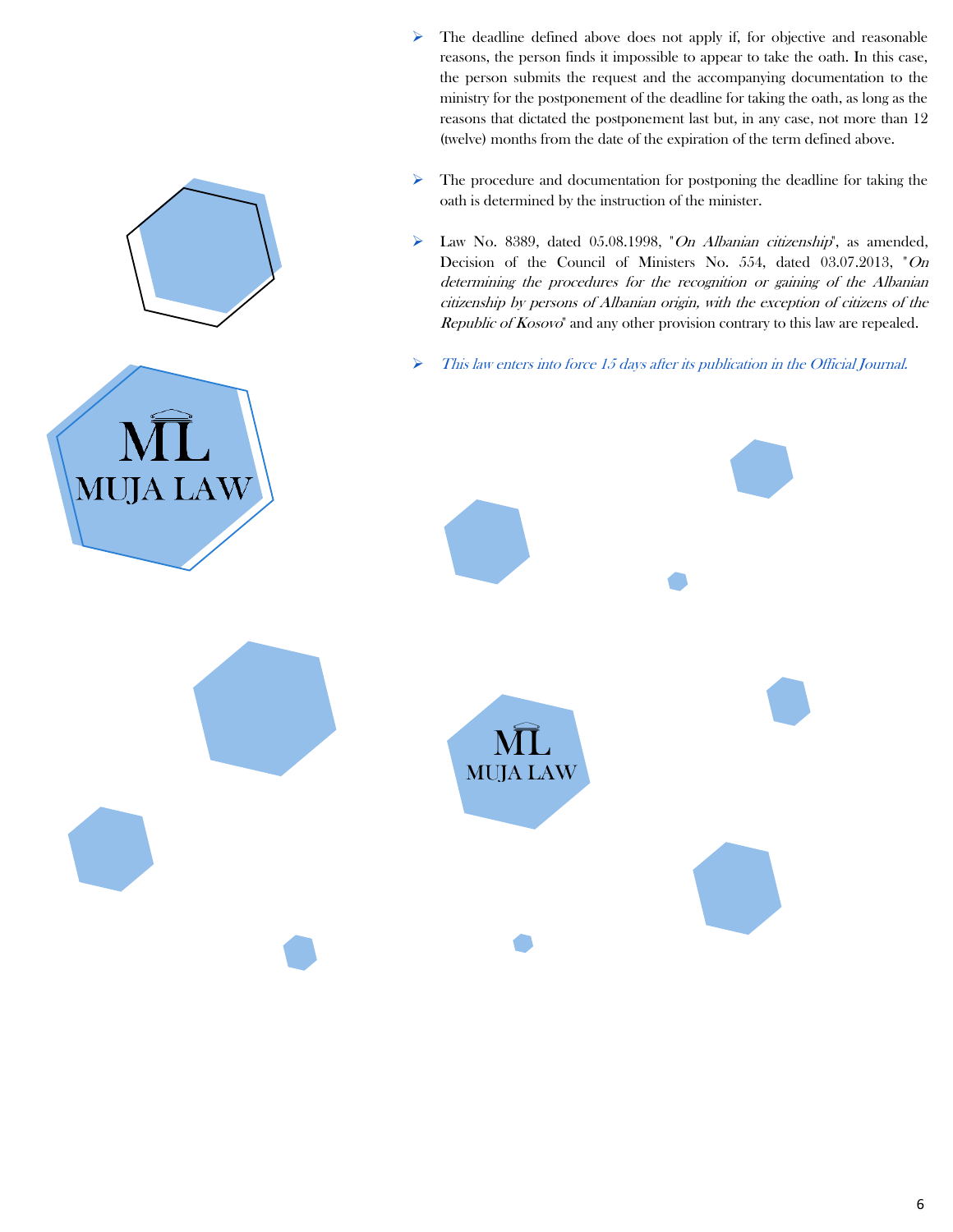

NORMATIVE ACT OF THE COUNCIL OF MINISTERS, NO.31, DATED 07.10.2020 "ON PARDONING OF ADMINISTRATIVE MEASURES WITH PUNITIVE NATURE IMPOSED DURING THE INFECTION CAUSED BY COVID-19 AND DAMAGED FAMILIES FROM NATURAL DISASTERS", ("NORMATIVE ACT")

- The Normative Act provides that all administrative measures of a punitive nature, imposed by the relevant state authorities, for the violation of rules or bylaws issued in the framework of measures taken to prevent and combat the infection caused by COVID-19, from 17.04.2020 until 07.10.2020, are pardoned.
- ❖ Furthermore, the Normative Act provides that all administrative measures imposed by the structures of local self-government units against families affected by natural disasters and the earthquakes of September 21st, 2019 and November 26th, 2019, for violations found during the repair/reconstruction of individual houses, are pardoned.

The return of the amount of the pardoned but paid obligation, for the administrative measures with a fine, is taken from the respective item of the state budget or the budget of the institution in which the amount was collected, by order of the first authorizing officer, and transferred to the bank account of the beneficiary subject or, in its absence, this amount is sent to the state institution that has imposed the fine measure to deliver it to the beneficiary subject.

The Normative Act provides that all state institutions, which have exercised the authority to impose an administrative measure with a fine, must prepare the lists of subjects against which the administrative measure with a fine has been imposed, including the amount, as well as the necessary data for its return within October 30, 2020.

The return of the amounts to the bank account of the beneficiary subject or the state institution that has imposed the administrative measure with the fine is to be done within 15 November 2020.

The detailed manner and rules of return of the paid amounts are determined by the instruction of the Minister of Finance and Economy.

In the case of fines imposed by local self-government units, according to the above provisions, all relevant structures must send the lists of subjects against which the administrative measure has been imposed. The detailed manner and rules for the implementation of the pardon and the return of the amounts paid, according to the provisions of this Normative Act, are determined by the municipal council.

The Normative Act provides that all administrative measures of a punitive nature, except those provided in above, such as permits/licenses and blocked vehicles, must be returned within 15 November 2020 to the beneficiary subject.

The heads of each of the state institutions and the local selfgovernment units, which have imposed administrative measures according to above, are charged with issuing the relevant instructions for determining the manner of repayment of the pardoned obligation.

This Normative Act has entered into force immediately.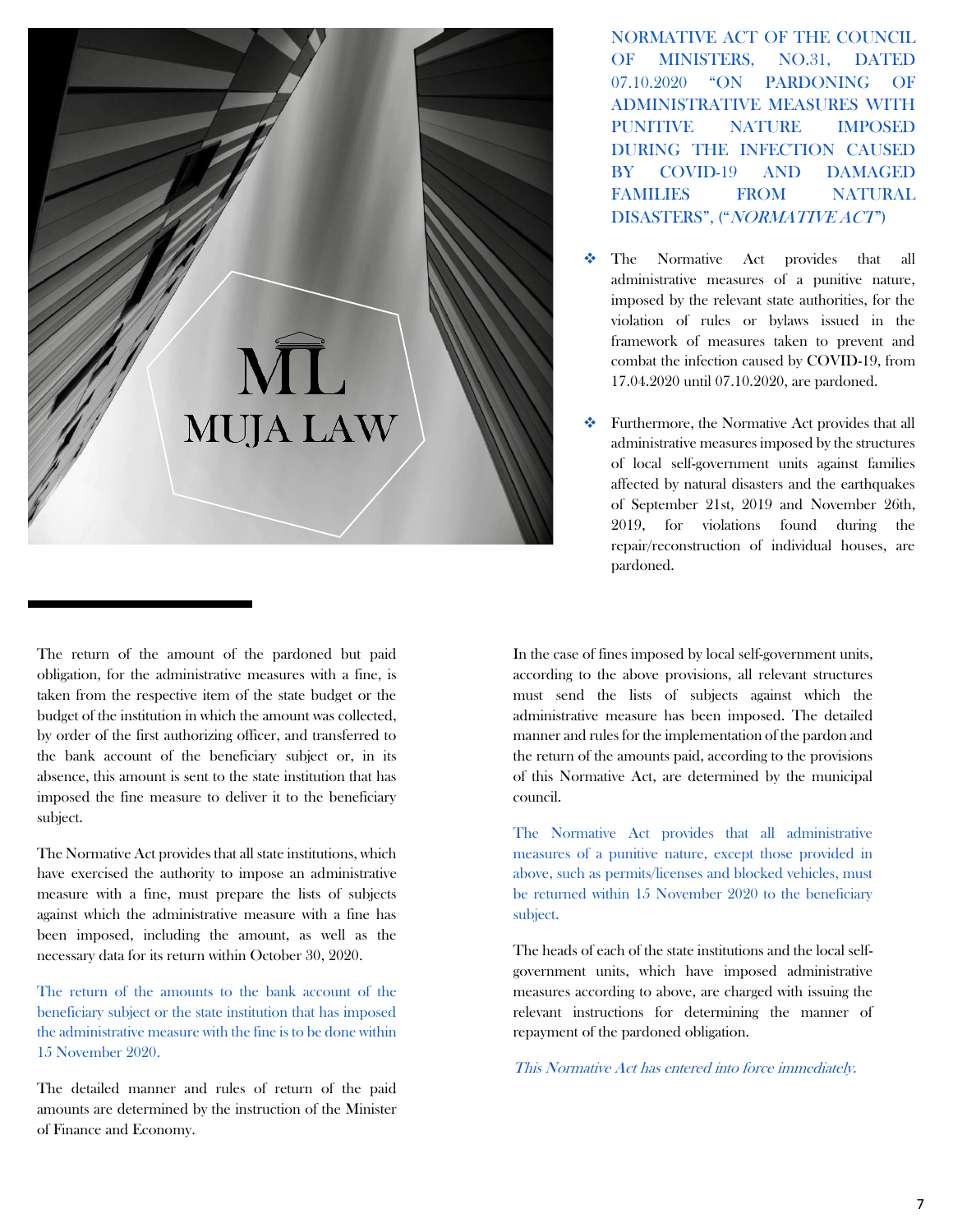

# ORDER OF THE MINISTRY OF HEALTH AND SOCIAL PROTECTION NO. 564, DATED 09.10.2020

ON AN AMENDMENT TO ORDER NO. 351, DATED 29.05.2020 "ON SPECIAL MEASURES AND RESTRICTIONS TO PREVENT THE SPREAD OF COVID-19", AS AMENDED ("ORDER NO.564")

Order No.564 provides the reopening of cinemas in the territory of the Republic of Albania.

In virtue of Order No.564, the activity of cinemas should be provided in accordance with the protocols approved by the Institute of Public Health for the prevention of the spread of COVID-19 infection.

This order has entered into force immediately.

NORMATIVE ACT OF THE COUNCIL OF MINSTERS NO.32, DATED 12.10.2020 "ON AN AMENDMENT TO THE NORMATIVE ACT NO.3, DATED 15.03.2020, OF THE COUNCIL OF MINISTERS, "ON SPECIAL ADMINISTRATIVE MEASURES DURING THE PERIOD OF INFECTION CAUSED BY COVID-19", AS AMENDED", ("NORMATIVE ACT NO.32")

Normative Act No.32 provides that the protective barrier (mask) is mandatory to be used outside by any individual.

Individuals who are excluded from this provision are defined in the instruction of the Public Health Institute.

Failure to use the protective barrier (mask) by individuals outside is punishable by a fine of 3,000 (three thousand) ALL and, in case of repetition, 5,000 (five thousand) ALL.

The Normative Act No.32, provides that the State Police and the Municipal Police have the right to impose an administrative measure for not using the protective barrier (mask), according to the fine model approved by them. The execution of the administrative measure will be carried out through the Electricity Distribution Operator, becoming part of the electricity bills.

The manner of execution of the administrative measure through the Electricity Distribution Operator shall be determined by a joint instruction of the minister responsible for energy, the minister responsible for finance and the minister responsible for health.

Normative Act No.32, has entered into force immediately and has started its effects from 15.10.2020.

#### THE GUIDE NO.1163/1 PROT., DATED 13.10.2020, OF THE PUBLIC HEALTH INSTITUTE ("THE GUIDE")

The Guide sets out the general criteria, rules and exceptions for the use of protective barriers (masks) outdoors, in order to reduce the potential spread of COVID-19.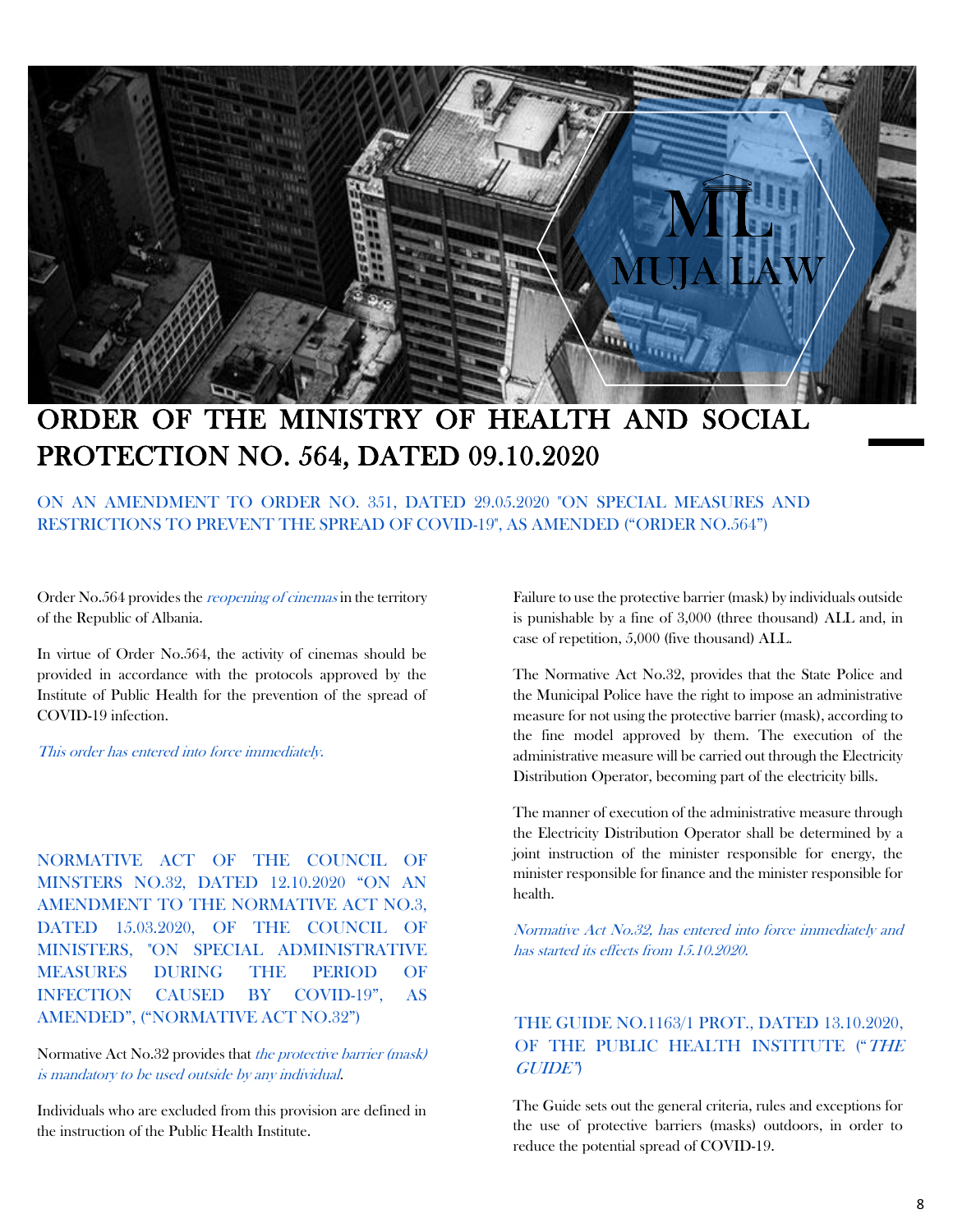The Guide provides that the mask helps reduce the spread of the infection in the community by minimizing its transmission by infected individuals. Therefore, the use of face masks in the community can serve as a tool for controlling the source of infection.

In virtue of the Guide, the use of a protective barrier (mask) should be considered only as a complementary measure and not as a replacement for the prescribed preventive measures and it should be implemented together with the physical distance of 1.5-2 meters and hand hygiene.

#### The principles of correct use of masks are:

- a. The face mask should completely cover the nose, mouth and chin;
- b. Wash hands with soap and water or alcohol-based hand sanitizer before applying and removing masks;
- c. The mask should not be touched when applied;
- d. The mask should be removed from behind, avoiding touching its front by folding the outer corners together;
- e. The surgical mask is thrown in the waste bin after removal;
- f. Wash your hands or use disinfectant immediately after removing the mask;
- g. Non-medical textile mask, reusable after removal should be washed after each use, using ordinary detergent at 60°C;
- h. The non-medical textile mask after being removed is placed in a bag until it is washed.

The Guide provides that COVID-19 spreads mainly among people who are in close contact with each other (within 1.5-2 meters). Therefore, protective barriers (masks) should always be with each person.

The Guide provides that the use of a protective barrier (mask) outside the house is recommended in principle in the following cases:

- a. Each time the person leaves the house;
- b. For children over the age of 11;
- c. All day during all activity outside the house;
- d. In any shop, supermarket or commercial activity;
- e. In all means of public and non-public transport when there are persons other than the driver in them;
- g. During the stay in all public open places such as a park or square;
- h. During all office work activity, all public and non-public institutions, theater, cinema, museum, library, etc.;
- i. Entrance and exit from the house as well as elevators;
- j. Before and after food consumption in bars and restaurants;
- k. On the motorcycle when picking up another person not family members;
- l. When caring at home for a family member with COV1D-19;
- m. In all religious institutions;
- n. From persons who have passed SARS COV-2 to protect themselves from other respiratory infectious agents;
- o. In educational and health care institutions according to previous recommendations.



f. Even while walking on the street;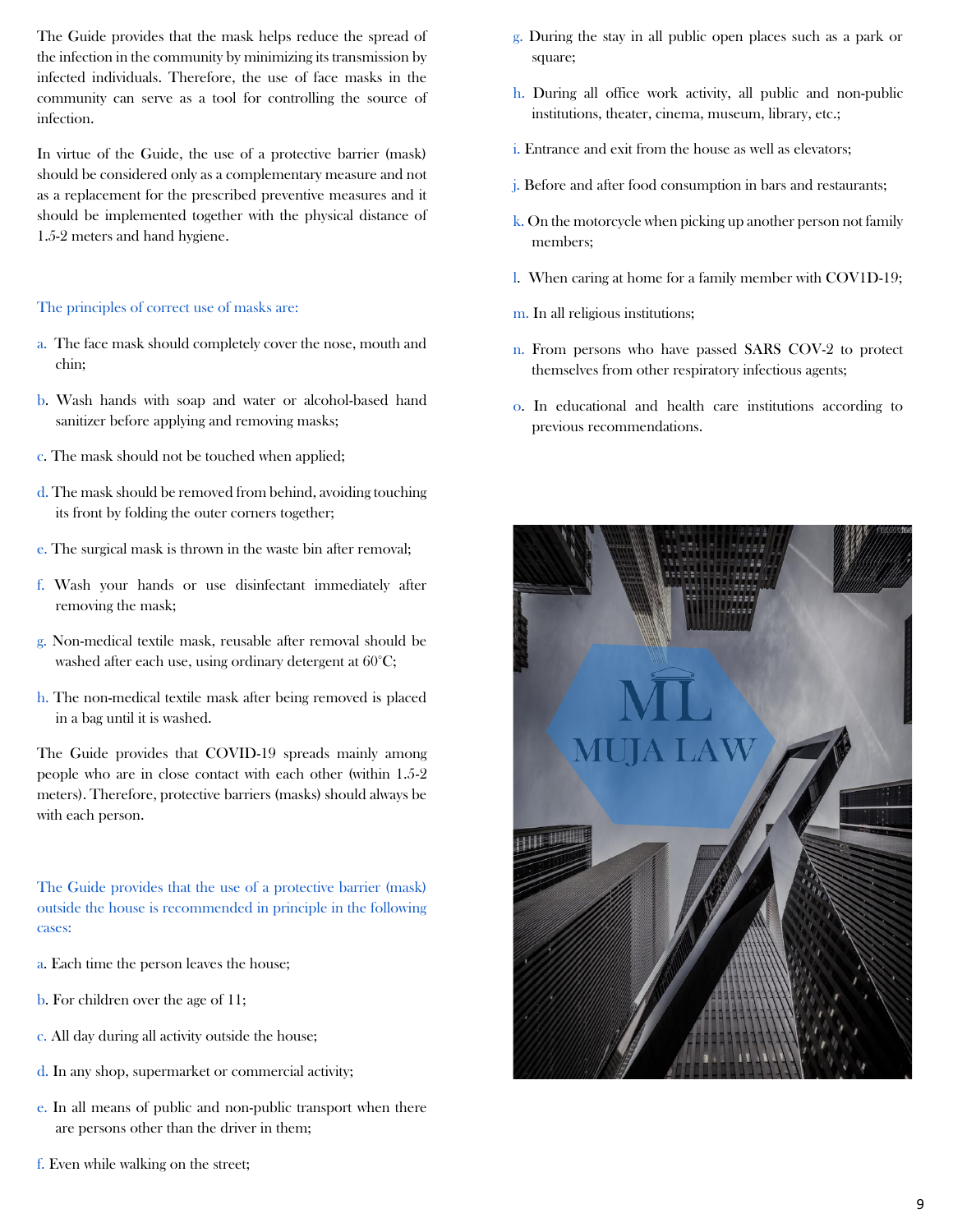In virtue of the Guide, the placement of the protective barrier (mask) may not be possible in every situation. Therefore, the Guide provides that the subject may remove the mask or modify its use in the following scenarios:

- a. If required for personal identification purposes by relevant police officers, bank, post office, court, etc.;
- b. When eating or consuming beverages, but at the entrance and exit of bars and restaurants the mask should be put on;
- c. During the process of dental manipulations, but at the entrance and exit of the clinic the mask must be placed;
- d. From the persons who hold/lead the prayer/service/religious ceremony;
- e. From persons with hearing and speech loss or for persons during communication with them, if they do not have the opportunity to use special masks (transparent);
- f. If required by staff of relevant shops or markets for age identification, including the purchase of age-restricted products, such as tobacco and alcohol;
- g. From workers working outdoors, during the work process when a physical distance of not less than 1.5 m is provided;
- h. From the guests in the TV shows provided that the distance is not less than 1.5 meters.

The Guide provides that wearing a mask may not be possible in every situation, so the following exceptional situations are foreseen:

- a. In all cases when the use of the mask harms the health according to the recommendation of the family doctor. Persons who do not wear a mask due to age, health or disability will be required to have health documentation verifying their respective status or certification;
- b. From persons with diseases that make them incapable of using the mask. Persons who do not wear a mask due to age, health or disability will be required to have health documentation verifying their respective status or certification;
- c. During the exercise of sports activities;
- d. From persons who move alone by bicycle, motorbike or kick scooter;
- e. When only the driver of the vehicle or persons related to him are in the car;
- f. In activities that can cause mask wetting, e.g. while bathing in the pool, lake or sea;
- g. At home with close family members.

The Guide provides that these guidelines will be re-evaluated on the basis of COVID-19 morbidity and epidemiological status data.

Furthermore, the Guide provides that previous non-conflicting guidelines on the use of masks remain in force.

Financial aid to employees, in the amount specified in the above points, covers the period April - June 2020 and is obtained only once as a single amount.